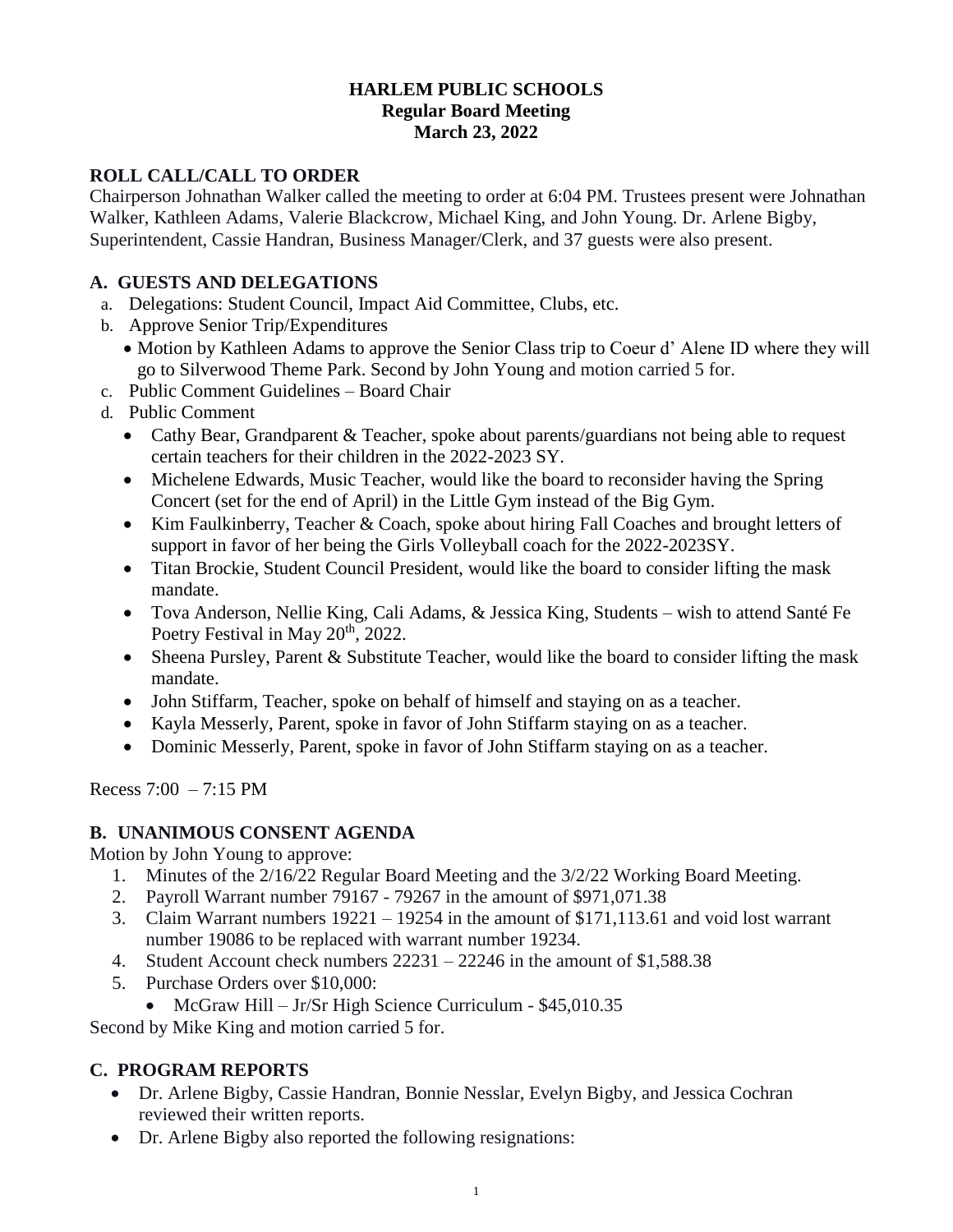- o Brianna Zumbrun gave her resignation as Elementary Paraprofessional effective 2/25/2022.
- o Cierrin Spaulding gave her resignation as Elementary Paraprofessional effective 3/17/2022.
- o Alicia Noel gave her resignation as Elementary Teacher effective 5/27/2022.
- o Larina Walker gave her resignation as Jr/Sr High Assistant Cook effective 3/09/2022.
- o Matthew Hodgson gave his resignation as Jr/Sr High Teacher effective 5/27/2022.
- A Regular Board meeting was set for April 20, 2022 at 6:00 PM.
- A Working Board meeting was set for April 6, 2022 at 6:00 PM.

### **D. REVIEW ESSER PLAN**

Dr. Arlene Bigby spoke about the recent mandatory ESSER Data Collection that was completed by the Administration. No motion was made.

### **E. FACILITY PLANS**

Dr. Arlene Bigby spoke about recent meetings with architects to discuss construction plans. No motion was made.

### **F. ADOPT RESOLUTION FOR NON-VOTED LEVIES AND BUILDING RESERVE FUND**

Motion by Kathleen Adams to re-open the Building Reserve Fund, to adopt the Resolution for Notice of Intent to Increase/Decrease Non-Voted Levies, and Resolution for Building Reserve Permissive

Levy;

### NOTICE OF INTENT TO INCREASE/(DECREASE) NON-VOTED LEVIES

State law (MCA 20-9-116) requires the District to provide notice of its intent to increase/decrease nonvoted levies in the ensuing fiscal year. However, understanding the District's tax structure requires considering all levies - both voted and non-voted. To reduce confusion and increase transparency, this notice contains projections for all of the Districts levies:

#### **Elementary:**

|                                    | Current Year Levies |           |       |  | 2022-23 Projections |       |           |          |                 |                                                 |         |                                                 |         |  |
|------------------------------------|---------------------|-----------|-------|--|---------------------|-------|-----------|----------|-----------------|-------------------------------------------------|---------|-------------------------------------------------|---------|--|
| Fund                               |                     |           | Mills |  |                     | Mills | Change \$ |          | Change<br>Mills | Est. Annual<br><b>Tax Impact</b><br>\$100K home |         | Est. Annual<br><b>Tax Impact</b><br>\$200K home |         |  |
| General                            |                     | 131.520   | 34.20 |  | 131.520             | 33.72 |           |          | (0.48)          |                                                 | (0.65)  |                                                 | (1.30)  |  |
| Transportation                     |                     | 41.335    | 10.75 |  | 72.534              | 18.6  |           | 31.199   | 7.85            |                                                 | 10.60   |                                                 | 21.20   |  |
| <b>Bus Depreciation</b>            |                     | 102.348   | 26.63 |  | 55,000              | 14.10 |           | (47.348) | (12.53)         |                                                 | (16.92) |                                                 | (33.84) |  |
| Tuition                            |                     | 3.995     | 1.04  |  | 4.195               | 1.08  |           | 200      | 0.04            |                                                 | 0.05    |                                                 | 0.10    |  |
| Adult Ed                           |                     |           |       |  | 87                  | 0.02  |           | 87       | 0.02            |                                                 | 0.03    |                                                 | 0.06    |  |
| <b>Building Reserve Permissive</b> |                     |           |       |  | 20.625              | 5.29  |           | 20.625   | 5.29            |                                                 | 7.14    |                                                 | 14.28   |  |
| <b>Grand Total</b>                 |                     | \$279,197 | 72.62 |  | 283,960             | 72.81 |           | 4763     | 0.19            |                                                 | 0.25    |                                                 | 0.50    |  |

#### **High School:**

|                                    | <b>Current Year Levies</b> |         |       | 2022-23 Projections |         |       |           |                 |                                                 |  |                                                 |  |        |
|------------------------------------|----------------------------|---------|-------|---------------------|---------|-------|-----------|-----------------|-------------------------------------------------|--|-------------------------------------------------|--|--------|
| Fund                               | Mills                      |         |       |                     | Mills   |       | Change \$ | Change<br>Mills | Est. Annual<br><b>Tax Impact</b><br>\$100K home |  | Est. Annual<br><b>Tax Impact</b><br>\$200K home |  |        |
| General                            |                            | 79,757  | 18.00 |                     | 81.000  | 18.00 |           | 1.243           | $\overline{\phantom{a}}$                        |  |                                                 |  |        |
| Transportation                     |                            | 67,295  | 15.17 |                     | 64.945  | 14.43 |           | (2,351)         |                                                 |  | (1.00)                                          |  | (2.00) |
| <b>Bus Depreciation</b>            |                            | 28,875  | 6.51  |                     | 23,500  | 5.22  |           | (5.375)         | (0.74)                                          |  | (1.74)                                          |  | (3.48) |
| Tuition                            |                            | 6.928   | 1.56  |                     | 5.430   | 1.21  |           | (1.498)         | (1.29)                                          |  | (0.47)                                          |  | (0.94) |
| Adult Ed                           |                            |         | -     |                     | 53      | .01   |           | (53)            | (0.35)                                          |  | 0.01                                            |  | 0.02   |
| <b>Building Reserve Permissive</b> |                            |         |       |                     | 10.701  | 2.38  |           | 10.701          | 2.38                                            |  | 3.21                                            |  | 6.42   |
| <b>Grand Total</b>                 |                            | 182,855 | 41.24 |                     | 185,629 | 41.25 |           | 2,774           | 0.01                                            |  | 0.01                                            |  | 0.02   |

This notice must also document the District's expected use of its Building Reserve State Major Maintenance levies and associated funding (MCA 20-9-502). This year, the District expects to use those proceeds to partially fund capital improvements approved by the Board on February 16, 2022, as well as operational costs of school safety. This funding structure will generate \$65,380 for Elementary and \$34,030 for High School during 2022-2023, with no net cost to local taxpayers.

All estimates are based on projected taxable values. If the District's taxable values increase more than expected, the mill and taxpayer cost increases will be less than presented here. These estimates are preliminary and changes are expected before the final budgets are set in August.

Second by Valerie Blackcrow and motion carried 5 for.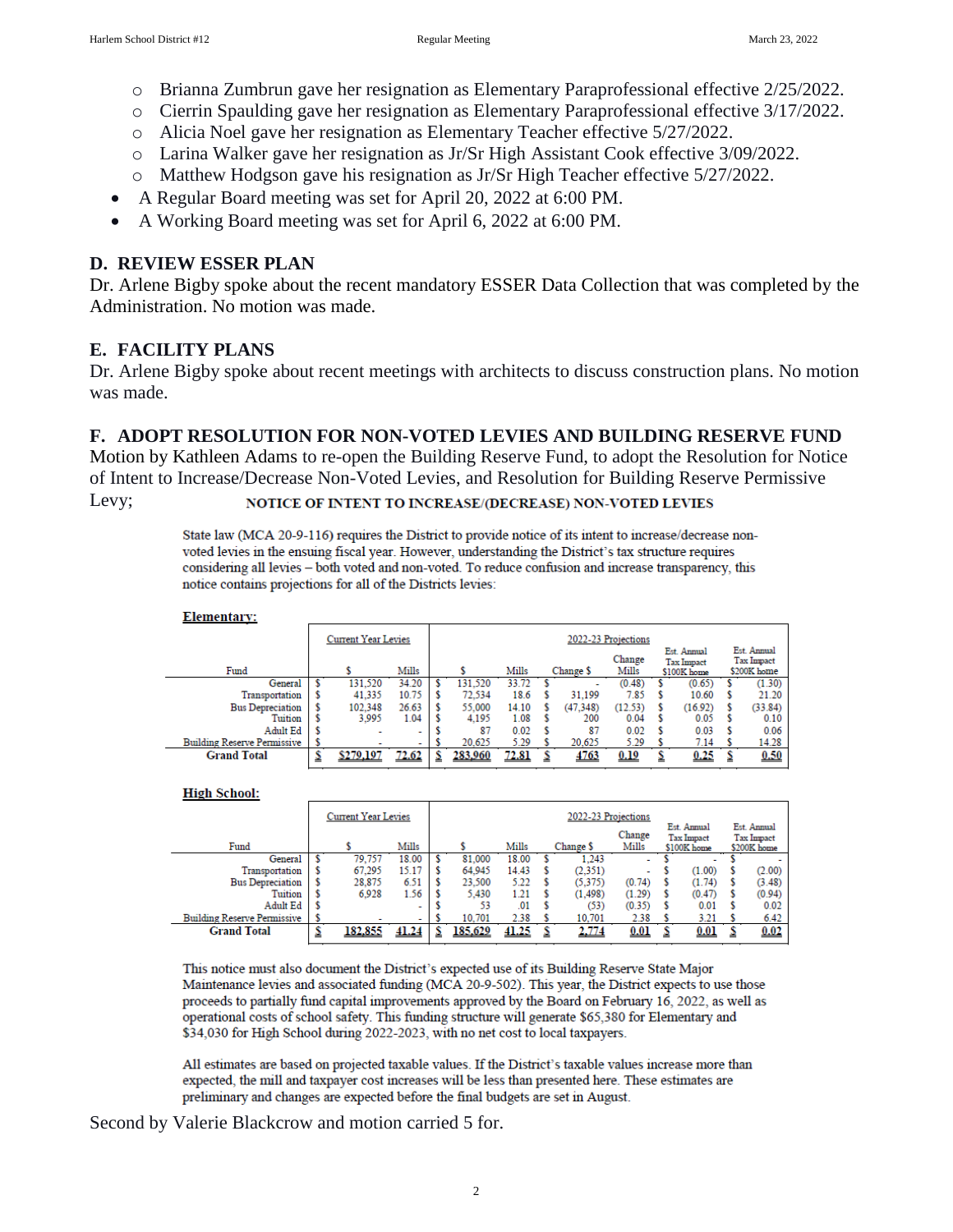### **G. JOB DESCRIPTION REVIEW AND APPROVAL**

Motion by Kathleen Adams to approve the following revised Job Descriptions:

- Technology Director
- Facilities Director
- Activities Director

Second by Valerie Blackcrow and motion carried 5 for.

The following Job Descriptions are under review:

- Head Cook
- Assistant Cook

Approval for these Job Descriptions will be set for the 4/6/22 Working Board Meeting.

# **H. FACILITY USE AGREEMENT**

Motion by Kathleen Adams to approve a facility use agreement for Aaniiih Nakoda College for 2022 Graduation Commencement on May 6, using the gym area from May 5-6 pending proof of Insurance, \$100 deposit, paid in advance, and possible cleaning fees. Second by Valerie Blackcrow and motion carried 5 for.

The facility use agreement for Pets Are Worth Saving ( PAWS of Chinook) for a free spay/neuter clinic on July 16-17, will be tabled until the Working Meeting on 4/6/2022

## **I. CONSIDERATION FOR ISSUANCE OF CONTRACTS FOR 2022-23 TENURED CERTIFIED STAFF**

Motion by Kathleen Adams to renew the following Tenured Elementary Certified Staff for SY 2022-23 with salary to be negotiated at a later date:

- 
- Cathy Bear Amanda Frank Laura Pruttis
- June Bullinsight Rhawnee Hopkins Melody Sand
- Kim Cornell Kerry Johnson Rhonda Yellow
- 
- Michelene Edwards Jenna Kittson
- Suzanne Farmer Sonia Phalen-Powell

Renew the following Tenured Jr/Sr High Certified Staff for SY 2022-23 with salary to be negotiated at a later date:

- Donna Barber-Schneider Lyle Faulkinberry Erik Murri
- Crystal Doney Deb Ferris Dan Owens
- Hope Doney Brigette Hagen -4 period/day Wendy Plumage-Maratita
- Eleanor Doucette Heidi Harris -5 periods/day Robe Walker
	-
- Kim Faulkinberry James Hodgson -10 add'l days Jack Young

Second by Valerie Blackcrow and motion carried 5 for.

## **J. CONSIDERATION AND POSSIBLE ACTION TO RENEW OR NON-RENEW 2021- 2022 NON-TENURED CERTIFIED**

Motion by John Young to renew the following Elementary Certified Staff for SY 2022-23 with salary to be negotiated at a later date:

- $\bullet$  Ken Bigby
- Michelle Gorecki
- Gloria McKinley
- Thomas Molina

Second by Mike King and motion carried 5 for.

- Bonnie Mount
- John Orsborne
- Ruth Stephenson
- Kathleen Turntoes
- 
- -
	-
	-
- Morris Denham Nancy Kinyon Angie Young

Classroom Aide (Paraprofessional)

- Business Manager/School Clerk
- School Nurse

Secretary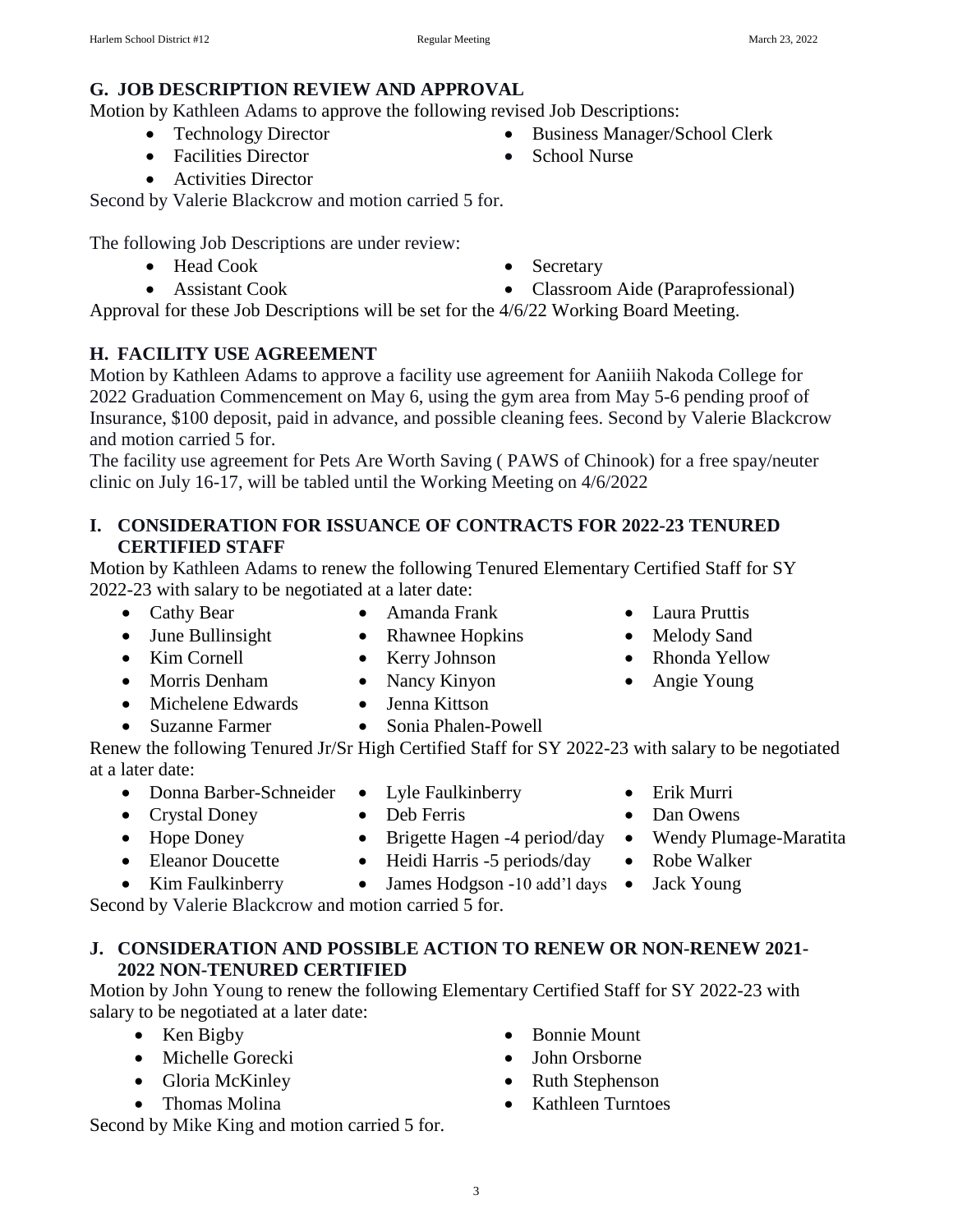Motion by John Young to renew the following Jr/Sr High Certified Staff for SY 2022-23 with salary to be negotiated at a later date:

- Winona Azure
- Harry Green- 3.71 periods/day M-Th
- James Kobeski
- Mary Kate Nienhuis-French
- Jessica Stiffarm

Second by Kathleen Adams and motion carried 5 for.

Motion by Kathleen Adams to non-renew the following staff for SY 2022-23:

Rosa Anna Canlas

Second by John Young and motion carried 5 for.

## **K. CONSIDERATION FOR ISSUANCE OF CONTRACT FOR 2022-2023 SPECIAL EDUCATION DIRECTOR**

Motion by Valerie Blackcrow to hire Evelyn Bigby as the District Special Education Director for the 22-23 SY at a proposed annual stipend of \$4,200. Second by Mike King and motion carried 5 for.

### **L. CONSIDERATION FOR ISSUANCE OF CONTRACTS FOR 2021-22 AND 2022-23 COACHES/EXTRA-CURRICULAR POSITIONS**

Motion by Valerie Blackcrow to hire Kim Faulkinberry as Head Volleyball coach for 2022-23 SY per the CBA. Second by Mike King and motion carried 5 for.

Motion by John Young to hire the following coaches;

- Jessica Cochran as Tennis coach for 2021-22 SY per the CBA.
- Matthew Hodgson as Assistant Tennis coach for 2021-22 SY per the CBA, pending student participation numbers.
- Brian Hammett as Asst. Track coach for 2021-22 SY per the CBA.

Second by Mike King and motion carried 5 for.

## **M. HIRE ADULT ED STAFF INSTRUCTORS FOR 2021-22 SY**

Motion by Mike King to hire Mary-Kate French to teach an Adult Education Art Class; a total of 15 hours at \$25/hr. for \$375. Second by John Young and motion carried 5 for.

## **N. SUB/EXTRA HELP/VOLUNTEER LIST**

Motion by Valerie Blackcrow to approve the sub/extra help/volunteer list of applicants below with the district reserving the right to withdraw the offer based upon the results of the background check and age requirement.

- James Cox Substitute Custodian \$15.95/hr
- Hope Lawless Substitute Teacher \$17.46/hr Substitute Para  $$16.74$  (Para I)/hr
- Mitch King Volunteer JH Wrestling Coach

Second by John Young and motion carried 5 for

- Josephine Querimit
- Kylee Urie
- Trenton Woodward
- John Stiffarm
- Ron Donceras